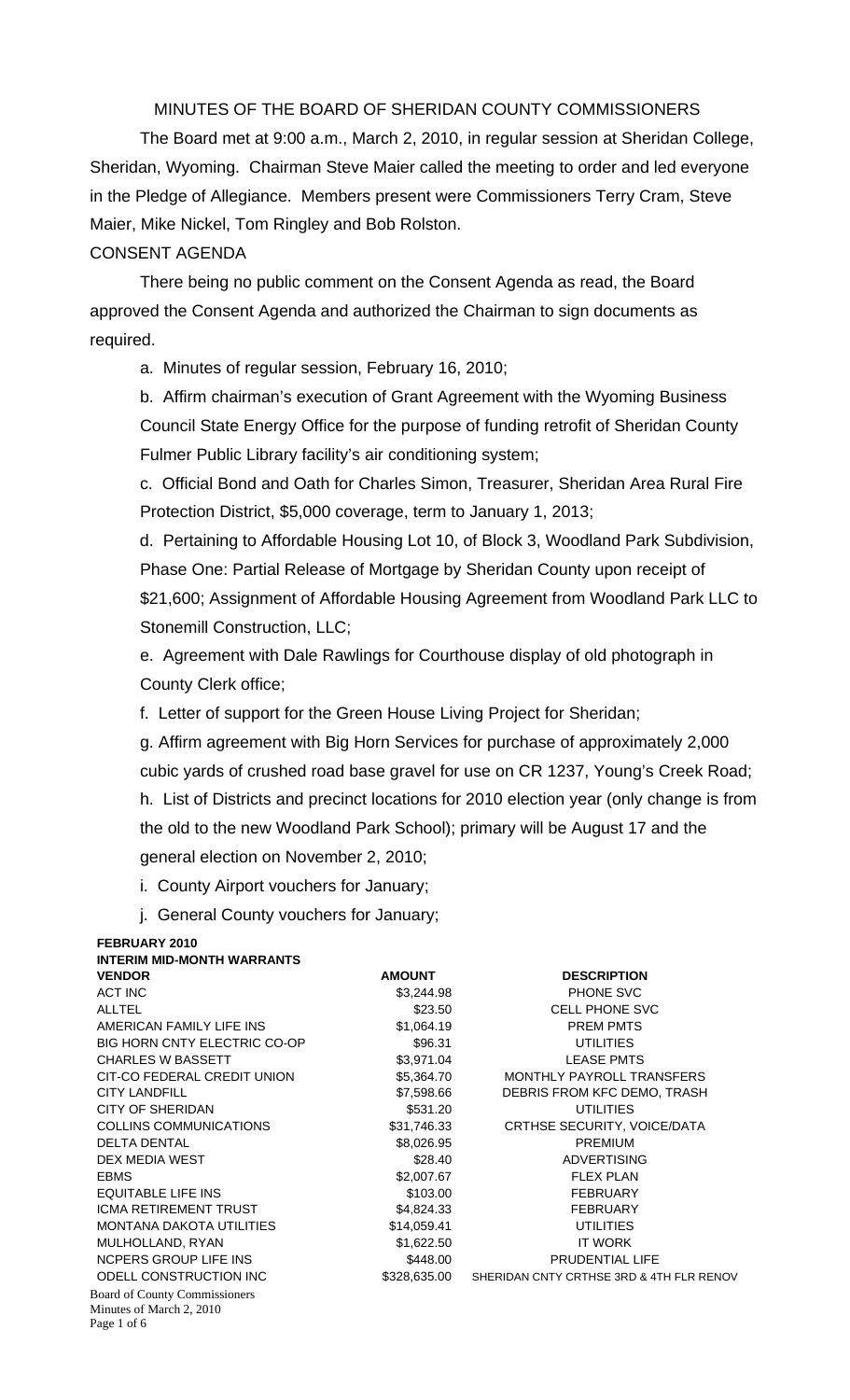Board of County Commissioners Minutes of March 2, 2010 Page 2 of 6 OFFICE OF STATE LANDS \$2,500.00 DWSRF LOAN SCA WATER SYS ORCHARD TRUST **\$6,328.50** WYO DEFERRED COMPENSATION POSITIVE PROMOTIONS 6544.10 PORTFOLIOS, CLIPS POWDER RIVER ENERGY CORP \$133.98 UTILITIES QWEST \$4,166.20 PHONE SVC RANGE TELEPHONE CO-OP 6395.20 PHONE SVC SHERIDAN CHAMBER OF COMMERCE \$61.50 CHAMBER BUCKS SHERIDAN CNTY CRTHS 3RD & 4TH FLR RENOV \$36,515.00 RETAINAGE SHERIDAN CNTY TREAS HEALTH INS \$116,627.30 HEALTH INS/FLEX PLAN FEE SHERIDAN CNTY TREAS PAYROLL TAX \$130,971.52 941 SIMPLEXGRINNELL \$3,244.64 CRTHSE FIRE ALARM STATE FARM MUTUAL AUTO INSURANCE CO. **1225.00 CO. 3225.00 ASSIGNMENT OF WAGES** TOWN OF CLEARMONT **12000 CLEARMONT** 650.00 **S50.00** UTILITIES TOWN OF DAYTON 64,500.00 DAYTON, SHERIDAN CNTY RESCUE AGRMNT UNITED LIFE INSURANCE CO 61.471.60 S1.471.60 FEBRUARY US BANK CORPORATE REAL ESTATE \$660.00 OFFICE RENT VERIZON WIRELESS  $$1,462.92$  CELL PHONE SVC WALMART COMMUNITY THE SERVICE SERVICE SOLUTION SOFT SUPPLIES WRIGHT EXPRESS  $$6,289.76$  FUEL WYO RETIREMENT SYSTEM  $$66,739.20$  FEBRUARY WYO WORKERS COMPENSATION DIV \$4,804.02 FEBRUARY WYOMING DEMOLITION INC.  $$10,800.00$  DEMO OLD KFC-BASE BID, EXTRA WORK WYOMING SECRETARY OF STATE \$30.00 SOON NOTARY FEE WYOMING STATE FIRE ADVISORY BOARD \$300.00 DUES **TOTAL MID-MONTH INTERIM WARRANTS PAID** \$812,309.92 **GENERAL COUNTY WARRANTS VENDOR CONSUMING AMOUNT AMOUNT DESCRIPTION** 71 CONSTRUCTION \$2,570.40 ASPHALT PATCH A PLUS PLUMBERS THE SECTION SECTION ASSESSED. THE SECTION OF A PLUMBING ABC SIGNS AND SPECIALTIES \$25.00 \$25.00 STENCIL ALSCO \$414.94 MATS, MOPS, FRMS, HNDLS AMERICAN MAID **\$1,160.00** S1,160.00 CLEANING SVC AMERICAN PLANNING ASSOC \$248.00 MEMBERSHIP AMERICAN WELDING & GAS **\$755.36** SUPPLIES ANYTHING WOOD **\$1,067.50** SNOW REMOVAL APEX SOFTWARE **\$440.00** \$440.00 MAINT RENEWAL ARMSTRONG DESIGN STUDIO  $$700.00$  PHONE SYS RENTAL ASSOC. CONSTRUCTION ENGINEERING \$13,450.00 CRTHSE HVAC EVALS BATTERY ZONE **BATTERY ZONE BELLEVING SEALLY SEARCH SERVICE SERVICE SERVICE SERVICE SERVICE SERVICE SERVICE SERVICE SERVICE SERVICE SERVICE SERVICE SERVICE SERVICE SERVICE SERVICE SERVICE SERVICE SERVICE SERVICE SERVICE S** BERRY, DAVID **\$300.00** \$300.00 DEP CORONER BIG HORN TIRE **1990 CONTROLL SECTION CONTROLL TIGGET A** \$60.00 INSTALL TIRES BIG HORN WOMENS CLUB **\$75.00** \$75.00 FACILITY USE BINOS GROCERY **\$880.68** SUPPLIES BOBS PEST CONTROL SALE AND STATE STATES AND STATE STATES AND SALE STATES AND STATES AND STATES AND STATES AND STATES AND STATES AND STATES AND STATES AND STATES AND STATES AND STATES AND STATES AND STATES AND STATES AND ST BURGESS DESIGN GROUP \$1,125.00 BOOKLET DEVELOP BUSTECH INC **6487.50** SA87.50 CTDGS CARLSON, CANDLEN \$103.50 MILEAGE, WITNESS FEE CARLSON, KATIE \$53.35 MILEAGE CARR, THOMAS **81,000.00** STG FACILITY LEASE PMT CATERPILLAR FIN SERVICES CORP \$31,687.79 MTR GRADER PMT CBM FOOD SERVICE  $$19,980.94$  INMATE MEALS CDW GOVERNMENT **\$2,992.57** FIREWALLS, SUP CED INC **EXAMPLE 20** S44.10 **S44.10** BULBS CELLULAR PLUS \$10.00 TRANSFER CONTACTS CHAMPION FERRIES FUNERAL HOME \$2,685.00 FUNERAL, SVCS, PHONE, RENT CIRCLE S SANITATION \$70.00 TRASH CITY LANDFILL **Example 2018** 12:331.36 LANDFILL CITY OF SHERIDAN 6201.50 CITY OF SHERIDAN 6201.50 CLARION ASSOCIATES  $$8,992.99$  CONSERVATION DESIGN CLINICAL LABORATORY OF THE BLACK HILLS \$1,700.00 AUTOPSY COLLINS COMMUNICATIONS \$1,133.00 PARTS, INTERNET COMPUMED INC 6128.00 States and the States of the States of the States of the States of the States of the States of the States of the States of the States of the States of the States of the States of the States of the Stat COMPUTER SOFTWARE ASSOCIATES  $$100.00$  WEBHOST FEE COOPERATIVE EXTENSION SERVICE \$4,893.00 2ND QTR SALARY CULLIGAN OF SHERIDAN \$71.00 WATER, CUPS CUNDIFF, SHELLEY \$1,940.00 LEGAL DIABETIC EXPRESS \$168.70 LANCETS DOWL HKM 6000 GRAVEL ANALYSIS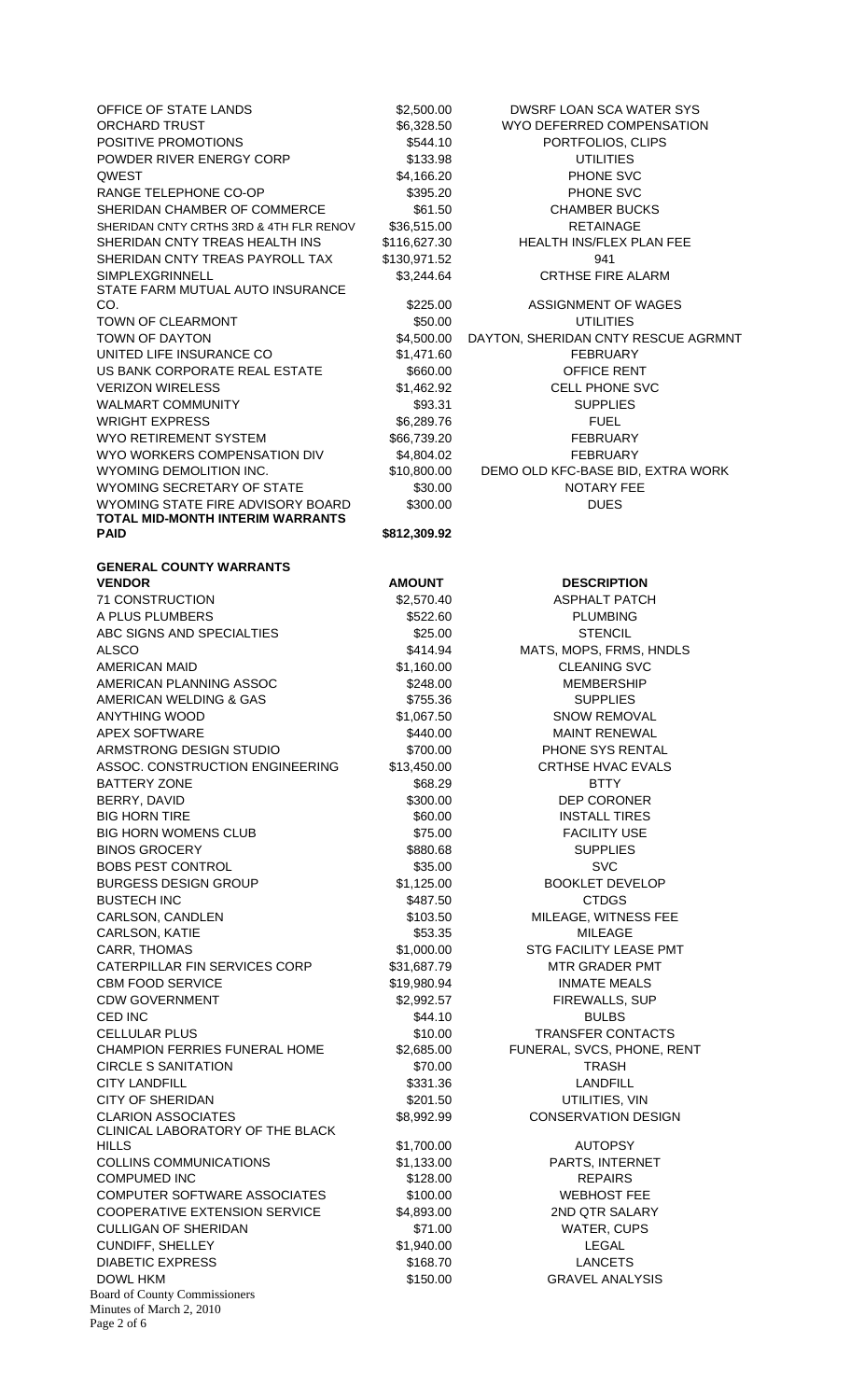Board of County Commissioners Minutes of March 2, 2010 Page 3 of 6 DRIVE TRAIN INDUSTRIES \$263.12 PARTS EAST RIDGE TOWING **EAST RIDGE TOWING \$35.00** \$35.00 TOWING ED HAMMER INC **1990 CONTROL** \$2,859.95 **REPAIRS, OIL CHNGS** EDAW INC **EDAW INC** \$3,500.00 RIPARIAN MAPPING ELECTION SYSTEMS & SOFTWARE \$107.42 PROGRAM, MANUAL EMERGENCY COMMUNICATIONS NETWORK \$5,000.00 CODE RED SVC ENTECH INC 600 EXAMPLE 100 S5,053.95 FAIRGRNDS PH 1A, CNTY RD 80 FARMERS CO-OP OIL **\$2,196.39** FUEL, SVC CALL FASTENAL \$1,544.97 PARTS, SUP FECK, SUSAN \$49.50 MILEAGE FEDEX \$129.27 SHIPPING FERRIES, MARK \$150.00 CORONER FIBERPIPE 599.89 PAGING FLAHARTY, JAN \$288.33 LEGAL FLYNN, ALLISON \$98.23 EXP REIMB FREMONT MOTOR **61,541.11 EXERGINE REPAIRS** GARY BRINK INC **Example 2018** S397.33 RPR STEAMER GARYS VACUUMS & STAMPS  $$146.45$   $$146.45$  STAMPS GASES PLUS NORCO \$392.85 SUPPLIES GLAXOSMITHKLINE PHARMACEUTICALS \$856.50 S856.50 GRAINGER INC **6136.43** PARTS HARVEST MOON INC **\$2,500.00** S2,500.00 LEASE PMT HEALTH EDUCATION ASSOC  $$62.75$  LITERATURE HEALY LAW FIRM **1999 CONTROL** 2570.25 **LEGAL** HININGER, SCOTT **\$824.67** TRAVEL, EXP REIMB HOUSE OF CLEAN **\$283.69** SUPPLIES IND. COMMUNICATIONS & ELECTRONICS \$2,843.75 SCREEN, REPAIRS, PARTS INDUSTRIAL TOWEL INC \$57.66 TOWELS INDUSTRIAL WELDING & SUPPLY \$364.90 PARTS INTERNATIONAL SOC OF ARBORICULTURE \$313.95 LITERATURE JACKS TRUCK & EQUIPMENT \$94.39 PARTS JB STORAGE CONTAINERS  $$135.00$  STG CONT RENT JOBSITE SERVICES \$283.32 TRASH KANE FUNERAL HOME  $$2,530.10$  CREMATION, SVCS KINNAIRD LAW OFFICE **\$131.25** State Strawback Strawback Strawback Strawback Strawback Strawback Strawback Strawback KNECHT HOME CENTER **S35.33** TRANSMITTER KREISERS INC \$42.68 SHARPS CONTAINER LANNANS SUPPLY CO **\$9.75** SKETCH BOARD LEGERSKI, CARRIE \$18.70 MILEAGE LINDBERG, LORETTA \$217.14 MILEAGE LITTLE AMERICA **1999 12:20 SECONDENT STATE AMERICA** \$627.00 **LODGING** LIZARDTECH  $$299.00$  GEOEXPRESS SUPPORT LOCO PRINTING **\$46.00 BUS CARDS** MAG \$249.50 MENDING MAGIXSOFT \$519.98 ROUTER MARK'S PLUMBING PARTS **\$92.31** \$92.31 PARTS MASTERCARD \$8,630.54 FEBRUARY BILLS MATTHEW BENDER & CO **\$49.47** MANUAL MCJUNKIN REDMAN  $$91.40$  COUPLINGS MEMORIAL HOSPITAL \$22,141.26 FIXED COST PMT, INVOL HOSP MERCK & COMPANY INC  $$3,826.62$  GARDASIL MIKES ELECTRIC INC **1990 CHANGE BALLAST** \$117.22 CHANGE BALLAST MOUNTAIN VIEW BUILDING INC \$77,537.87 FAIRGRNDS DRAINAGE IMPROV MULHOLLAND, RYAN \$1,375.00 IT WORK NAPA AUTO PARTS **1992 12:20 12:20 12:20 12:20 12:20 12:20 13:20 13:20 14:20 14:20 14:20 14:20 14:20 14:20 14:20** NATIONAL BUSINESS SYSTEMS  $$1,404.42$  VEH LIC POSTCARDS NEVES UNIFORMS INC  $$6,312.58$  VESTS, SHIRTS NEWSTRIPE INC \$200.14 STENCILS OREILLY AUTOMOTIVE INC **S2.468.69**S2.468.69
TESTER, PARTS OWEN G. DUNN CO  $$2,533.35$  RAMP, SUPPLIES PITNEY BOWES INC **\$2.09** MAILING SYS PLAINSMAN PRINTING **1990 BINDERS, SUP 1991.** S4,671.39 BINDERS, SUP POWDER RIVER POWER **EXAMPLE 2018 1241.45** S41.45 FITTINGS PRILL BROTHERS INC **\$2,837.00** \$2,837.00 HAIL GUARDS QUARTERMASTER \$175.93 SHIRTS QUIK SAK \$41.12 FUEL QUILL CORPORATION 6319.36 SUPPLIES QWEST \$189.50 PHONE SVC RADIO TIME BILLING **\$192.00** \$192.00 SUBSTANCE AWARENESS RANDALL ENGINEERING SURVEYS  $$1,755.00$  FIFTH ST ROW RED EAGLE OIL CO **\$12,378.75** OIL, GREASE, ANTIFRZ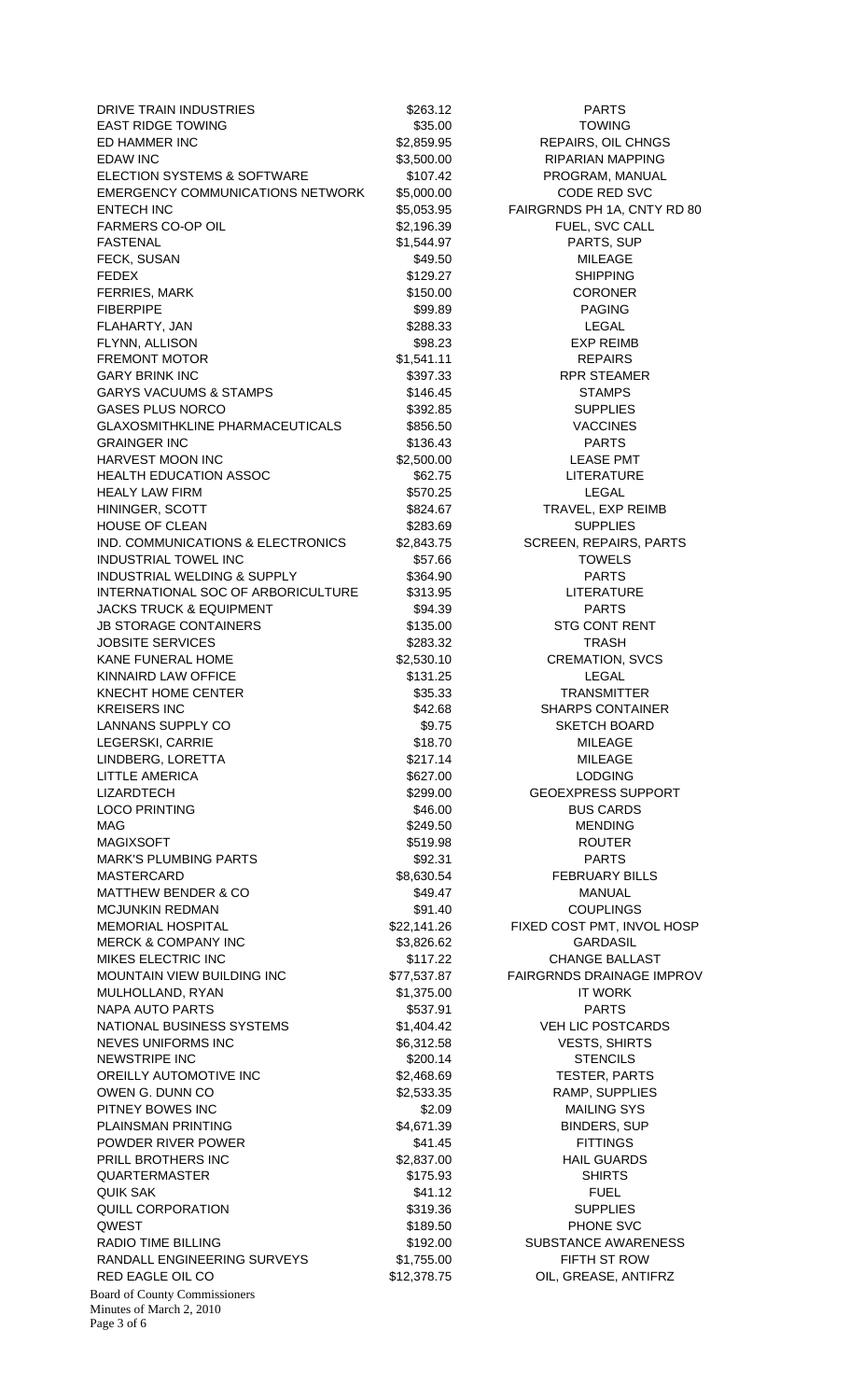| REGIONAL HEALTH                                                                 | \$350.00              | <b>MORGUE US</b>                      |
|---------------------------------------------------------------------------------|-----------------------|---------------------------------------|
| ROCKY MOUNTAIN INFORMATION<br><b>NETWORK</b>                                    | \$100.00              | <b>MEMBERSH</b>                       |
| <b>S &amp; S BUILDERS LLC</b>                                                   | \$52,681.90           | W BRUNDAGE LN R                       |
| <b>SALMON CREEK DESIGNS</b>                                                     | \$154.30              | <b>BAGS, SHIRT</b>                    |
| SANOFI PASTEUR INC                                                              | \$1,410.11            | <b>VACCINES</b>                       |
| SCHONENBACH, KATHIE                                                             | \$78.60               | <b>TRAVEL EX</b>                      |
| SHERIDAN ACE HARDWARE                                                           | \$12.56               | <b>SUPPLIES</b>                       |
| SHERIDAN CNTY AIRPORT                                                           | \$18,366.67           | FIXED COST PMT.                       |
| SHERIDAN CNTY FAIR ASSN                                                         | \$41,666.67           | FIXED COST F                          |
| SHERIDAN CNTY FULMER PUBLIC LIBRARY                                             | \$114,500.00          | FIXED COST F                          |
| SHERIDAN CNTY IMPLEMENT                                                         | \$26.27               | <b>PARTS</b>                          |
| SHERIDAN CNTY PLANNING DEPT                                                     | \$120.44              | <b>EXP REIME</b>                      |
| SHERIDAN CNTY SEARCH & RESCUE                                                   | \$26,660.48           | <b>TITLE III FOREST RESER</b>         |
| SHERIDAN COMMERCIAL CO                                                          | \$351.70              | <b>SUPPLIES</b>                       |
| SHERIDAN COMPUTER INC                                                           | \$616.90              | <b>CRTDGS</b>                         |
| SHERIDAN ELECTRONICS                                                            | \$115.95              | <b>SPKR</b>                           |
| SHERIDAN IRON WORKS                                                             | \$727.04              | <b>MATERIAL</b>                       |
| SHERIDAN LOCK & KEY                                                             | \$130.00              | <b>REPAIRS</b>                        |
| SHERIDAN MEDIA                                                                  | \$2,729.00            | <b>ADVERTISIN</b>                     |
| <b>SHERIDAN PRESS</b>                                                           | \$3,101.90            | <b>ADVERTISIN</b>                     |
| SHERIDAN SEED CO                                                                | \$70.97               | K9 FOOD                               |
| SHERIDAN WINNELSON CO<br><b>SHERWIN WILLIAMS</b>                                | \$35.20<br>\$200.40   | <b>CRTDGS</b><br><b>PAINT</b>         |
| SHIPTONS BIG R                                                                  | \$184.09              | <b>SUPPLIES</b>                       |
| SMITH, ROBERT                                                                   | \$200.00              | <b>CLTHG ALLC</b>                     |
| SOLVE IT INC                                                                    | \$860.00              | <b>PROGRAMMI</b>                      |
| SOURCE OFFICE PRODUCTS                                                          | \$1,571.39            | <b>SUPPLIES</b>                       |
| ST VINCENT HEALTHCARE                                                           | \$161.11              | <b>FACILITY CH</b>                    |
| <b>STEVES TRUCK SERVICE</b>                                                     | \$440.00              | <b>REPLACE TIR</b>                    |
| STRAHAN & ASSOCIATES PC                                                         | \$757.67              | HLTH OFFICER, SCRNG                   |
| <b>SWANSON SERVICES CORP</b>                                                    | \$1,309.07            | <b>COMMISSARY OF</b>                  |
| SYSCO FOOD SERVICES OF MONTANA                                                  | \$116.14              | <b>SUPPLIES</b>                       |
| TERRY, SUSAN                                                                    | \$35.00               | <b>MILEAGE</b>                        |
| THE BIG HORN MOUNTAIN RADIO                                                     |                       |                                       |
| <b>NETWORK</b>                                                                  | \$350.00              | <b>ADVERTISIN</b>                     |
| THE COUNTRY BOUNTY                                                              | \$219.50              | <b>ADVERTISIN</b>                     |
| THE SUPPLY CACHE INC                                                            | \$380.83              | <b>RADIO HARNES</b>                   |
| THE TROPHY CASE                                                                 | \$13.50               | <b>NAMETAGS</b>                       |
| THREE WAY INC                                                                   | \$5,341.87            | <b>BUFFALO CRK</b>                    |
| THRONE LAW OFFICE                                                               | \$225.00              | LEGAL                                 |
| <b>THYSSENKRUPP ELEVATOR</b><br><b>TIRE-RAMA</b>                                | \$917.44<br>\$43.90   | <b>ELEV MAIN</b><br><b>TIRE REPAI</b> |
| TONER, REBECCA                                                                  | \$120.05              | MILEAGE, EXP F                        |
| TOP OFFICE PRODUCTS                                                             | \$12,395.96           | COPIER, SUPP                          |
| <b>TRICOUNTY GAS</b>                                                            | \$292.50              | <b>PROPANE</b>                        |
| TRI-STATE RECYCLING SERV                                                        | \$1,200.00            | <b>DRUMS PICKEI</b>                   |
|                                                                                 |                       | CRTHSE 3 & 4 FLR REN, PI              |
| <b>TSP INC</b>                                                                  | \$20,047.17           | <b>UPGRADES</b>                       |
| ULTRAMAX AMMUNITION                                                             | \$279.20              | AMMO                                  |
| <b>UNTANGLE INC</b>                                                             | \$4,536.00            | <b>SFTWR SUBSO</b>                    |
| VALLEY MOTOR HONDA                                                              | \$4.70                | <b>CAP</b>                            |
| <b>VALLEY MOTOR LEASING</b>                                                     | \$2,451.54            | <b>LEASE PMT</b>                      |
| <b>VISTA WEST ENGINEERING</b>                                                   | \$12,904.47           | W BRUNDAGE LN-AIRP                    |
| <b>VOLUNTEERS OF AMERICA</b>                                                    | \$2,340.00            | <b>INMATE BOARD</b>                   |
| WARM PROPERTY INSURANCE POOL<br><b>WPCI</b>                                     | \$2,320.00<br>\$28.50 | <b>CRIME INSURA</b>                   |
| <b>WAREHOUSE MARKET</b>                                                         | \$5.30                | <b>SCREENING</b><br><b>BAGS</b>       |
| WAY OIL CO                                                                      | \$312.03              | <b>FUEL</b>                           |
| <b>WENDY MORT</b>                                                               | \$67.41               | <b>EXP REIME</b>                      |
| WESTERN WATER CONSULTANTS INC                                                   | \$4,083.21            | SHERIDAN CNTY BRI                     |
| WIDIKER-FAUSSET, DAVID                                                          | \$508.00              | <b>MILEAGE</b>                        |
| WILLIAMSON, WANDA                                                               | \$204.58              | MILEAGE, EXP F                        |
| WORDEN, WESLEY                                                                  | \$360.00              | <b>CONT LABO</b>                      |
| <b>WPHA</b>                                                                     | \$150.00              | <b>AGENCY MEMBE</b>                   |
| WY ASSN OF COUNTY AG AGENTS                                                     | \$50.00               | <b>DUES</b>                           |
| <b>WYOMING ELECTRIC</b>                                                         | \$403.76              | <b>INSTALL CAMER</b>                  |
| WYOMING MACHINERY CO                                                            | \$4,783.87            | <b>PARTS</b>                          |
| WYOMING TAXPAYERS ASSOCIATION                                                   | \$200.00              | <b>MEMBERSHI</b>                      |
| <b>WYOPASS</b>                                                                  | \$450.00              | <b>MEMBERSHI</b>                      |
| Y ENVIRONMENTAL                                                                 | \$11,314.25           | INSPECTION, MGMT, A                   |
| <b>YOUNGS</b>                                                                   | \$243.85              | <b>CHAIR DOLLI</b>                    |
| <b>Board of County Commissioners</b><br>Minutes of March 2, 2010<br>Page 4 of 6 |                       |                                       |

\$350.00 MORGUE USE \$100.00 MEMBERSHIP 2,681.90 W BRUNDAGE LN RECONST \$154.30 BAGS, SHIRTS<br>1,410.11 VACCINES **VACCINES** \$78.60 TRAVEL EXP \$12.56 SUPPLIES 8,366.67 FIXED COST PMT, LEASE 1,666.67 FIXED COST PMT 4,500.00 FIXED COST PMT \$120.44 EXP REIMB 6,660.48 TITLE III FOREST RESERVE FUNDING \$351.70 SUPPLIES \$616.90 CRTDGS \$727.04 MATERIAL \$130.00 REPAIRS 2.729.00 ADVERTISING 3,101.90 ADVERTISING \$35.20 CRTDGS \$184.09 SUPPLIES \$200.00 CLTHG ALLOW \$860.00 PROGRAMMING 1,571.39 SUPPLIES \$161.11 FACILITY CHG \$440.00 REPLACE TIRES \$757.67 HLTH OFFICER, SCRNG, INVOL HOSP 1,309.07 COMMISSARY ORDERS \$116.14 SUPPLIES \$350.00 ADVERTISING \$219.50 ADVERTISING \$380.83 RADIO HARNESSES \$13.50 NAMETAGS 5,341.87 BUFFALO CRK RD \$917.44 **ELEV MAINT**  $$43.90$  TIRE REPAIR \$120.05 MILEAGE, EXP REIMB 2,395.96 COPIER, SUPPLIES \$292.50 PROPANE 1,200.00 DRUMS PICKED UP CRTHSE 3 & 4 FLR REN, PUB HLTH BLDG UPGRADES 4,536.00 SFTWR SUBSCRIP 2,451.54 LEASE PMTS 2,904.47 W BRUNDAGE LN-AIRPORT RD PH-2 2,340.00 INMATE BOARDING 2,320.00 CRIME INSURANCE \$28.50 SCREENING \$67.41 EXP REIMB 4,083.21 SHERIDAN CNTY BRIDGE EVAL \$204.58 MILEAGE, EXP REIMB \$360.00 CONT LABOR \$150.00 AGENCY MEMBERSHIP \$403.76 INSTALL CAMERA SYS \$200.00 MEMBERSHIPS \$450.00 MEMBERSHIPS 1,314.25 INSPECTION, MGMT, ABATEMENT \$243.85 CHAIR DOLLIES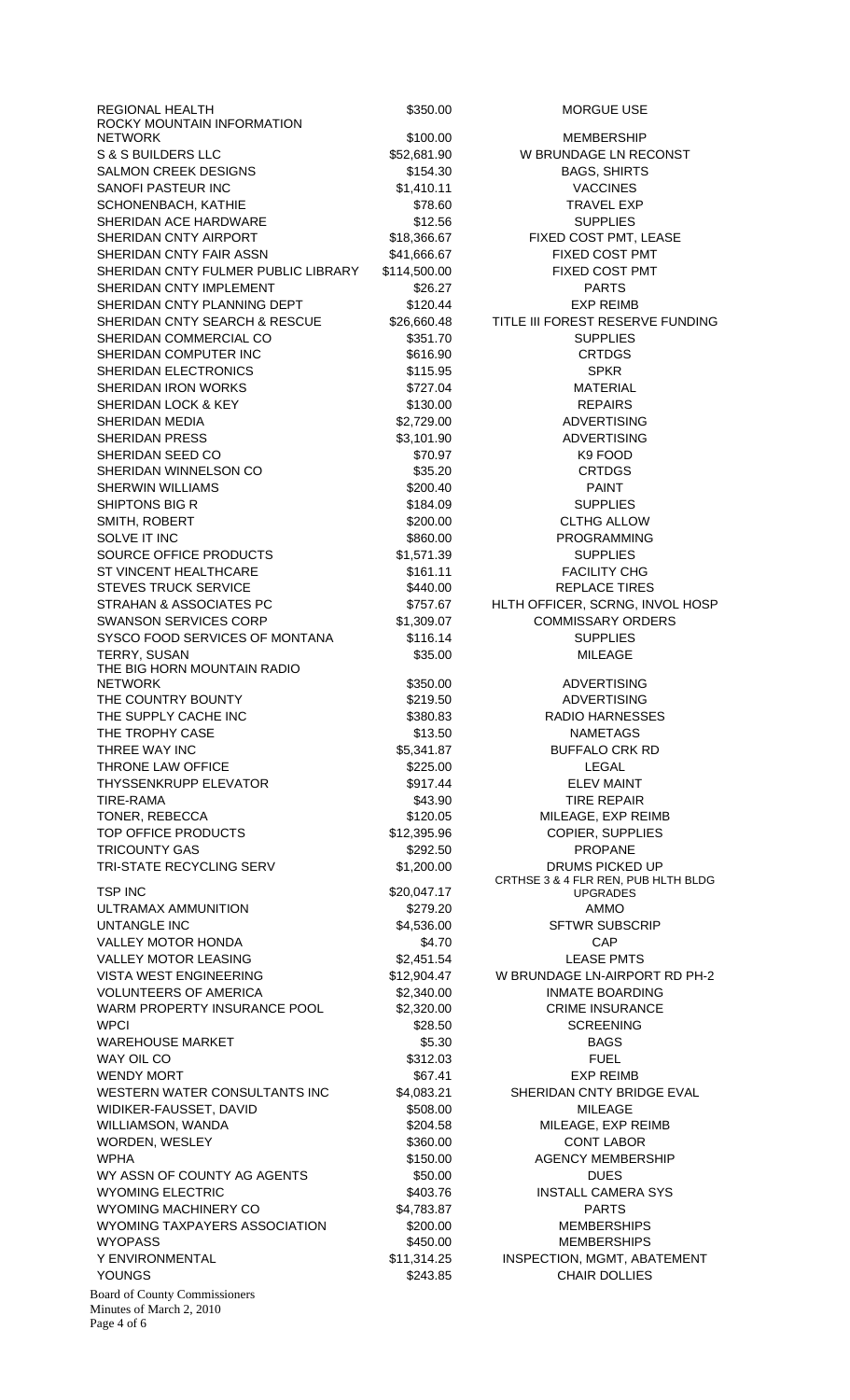| <b>ZOWADA RECYCLING &amp; STEEL</b>  | \$102.00      | <b>MATERIAL</b>                                      |
|--------------------------------------|---------------|------------------------------------------------------|
| <b>TOTAL GENERAL COUNTY WARRANTS</b> | \$650,143.81  |                                                      |
| <b>AIRPORT WARRANTS</b>              |               |                                                      |
| <b>VENDOR</b>                        | <b>AMOUNT</b> | <b>DESCRIPTION</b>                                   |
| ACE EQUIPMENT & SUPPLY CO.           | \$1,678.11    | <b>PLOW BLADES</b>                                   |
| <b>ALLTEL</b>                        | \$22.32       | <b>CELL PHONE SERVICE</b>                            |
| <b>BECKTON STOCK FARMS</b>           | \$10.00       | LEASE                                                |
| <b>BLACK HILLS NOVELTY</b>           | \$2,500.00    | <b>VENDING MACHINES</b>                              |
| <b>BLOEDORN LUMBER</b>               | \$1.08        | <b>BRUSH</b>                                         |
| <b>BRESNAN</b>                       | \$277.82      | INTERNET, PHONE SERVICE                              |
| <b>BURGESS DESIGN GROUP</b>          | \$2,018.55    | AIRPORT PROMOTION                                    |
| C BAR K PETROLEUM                    | \$5,125.48    | <b>MOTORS</b>                                        |
| <b>CARPET DESIGN</b>                 | \$63.00       | <b>VINYL BASE</b>                                    |
| <b>CARQUEST</b>                      | \$87.17       | <b>PARTS</b>                                         |
| <b>COMMUNICATION TECHNOLOGIES</b>    | \$142.50      | <b>PROGAMMING</b>                                    |
| CED, INC.                            | \$58.41       | <b>SUPPLIES</b>                                      |
| DEPT OF ENVIRONMENTAL QUALITY        | \$200.00      | <b>FEES</b>                                          |
| DOUGLAS PORTABLE TOILETS             | \$99.00       | PORTABLE TOILET - PILOTS                             |
| <b>FARMERS COOP</b>                  | \$5,298.64    | <b>FUEL</b>                                          |
| <b>FASTENAL</b>                      | \$0.99        | <b>PARTS</b>                                         |
| <b>FSH COMMUNICATIONS</b>            | \$70.00       | <b>PAYPHONE</b>                                      |
| <b>GASES PLUS</b>                    | \$112.32      | <b>CLEANER</b>                                       |
| <b>GRAINGER</b>                      | \$78.96       | <b>FLTRS</b>                                         |
| <b>HEATLAND KUBOTA</b>               | \$4.08        | <b>ZIRKS</b>                                         |
| <b>HOME DEPOT</b>                    | \$38.32       | <b>SUPPLIES</b>                                      |
| <b>INDUSTRIAL TOWEL</b>              | \$25.44       | <b>TOWELS</b>                                        |
| KNECHT HOME CENTER                   | \$23.75       | <b>SUPPLIES</b>                                      |
| <b>MASTERCARD</b>                    | \$751.42      | TRAVEL, SUP                                          |
| <b>MODERN ELECTRIC</b>               | \$241.75      | <b>ELECTRICAL WORK</b>                               |
| <b>MONTANA DAKOTA UTILITIES</b>      | \$4,539.08    | <b>UTILITIES</b>                                     |
| NAT AERONAUTICAL CHARTING GROUP      | \$16.21       | <b>DUES</b>                                          |
| OSHKOSH-MCNEILUS                     | \$244.71      | <b>PARTS</b>                                         |
| POWDER RIVER HEATING & AC            | \$10,657.15   | <b>HVAC SYSTEM</b>                                   |
| POWDER RIVER POWER                   | \$21.40       | <b>FITTINGS</b>                                      |
| SHERIDAN ACE HARDWARE                | \$7.64        | <b>SUPPLIES</b>                                      |
| <b>SCA PETTY CASH</b>                | \$191.85      | POSTAGE, SUPPLIES                                    |
| SHERIDAN RECREATION DISTRICT         | \$100.00      | <b>SPONSOR FEES</b>                                  |
| SHERIDAN POSTMASTER                  | \$108.00      | <b>POSTAGE</b>                                       |
| SOURCE OFFICE PRODUCTS               | \$791.61      | <b>CRTDGS</b>                                        |
| SMITH, TINA JO                       | \$54.45       | <b>MILEAGE</b>                                       |
| <b>VISTA WEST</b>                    | \$11,054.06   | RECONST GA RAMP & ACCESS RD, TERM<br><b>UPGRADES</b> |
| <b>WALMART</b>                       | \$279.81      | TV, SUPPLIES                                         |
| <b>TOTAL AIRPORT WARRANTS</b>        | \$46,995.08   |                                                      |
|                                      |               |                                                      |

AGENDA

The agenda was approved as published.

# ANNOUNCEMENTS

 Chairman Maier acknowledged the service years of five County employees. The employees will receive \$20 in Chamber Bucks and a certificate of appreciation from the Board: Attaining five years are Dave Coleman, Sheridan County Emergency Management Coordinator, Renee Obermueller, Administrative Director, and Jason Ruby, Sheriff's Office. Attaining ten years are Christy Kukuchka, County Assessor's office, Mike Rogers, Sheriff's Office.

#### PUBLIC COMMENTS

No public comments.

## UPPER CAT CREEK ROAD

 County Engineer Ken Muller commented that seven bids had been received for the supply and delivery of crushed road base material for CR 64, Upper Cat Creek Road, and